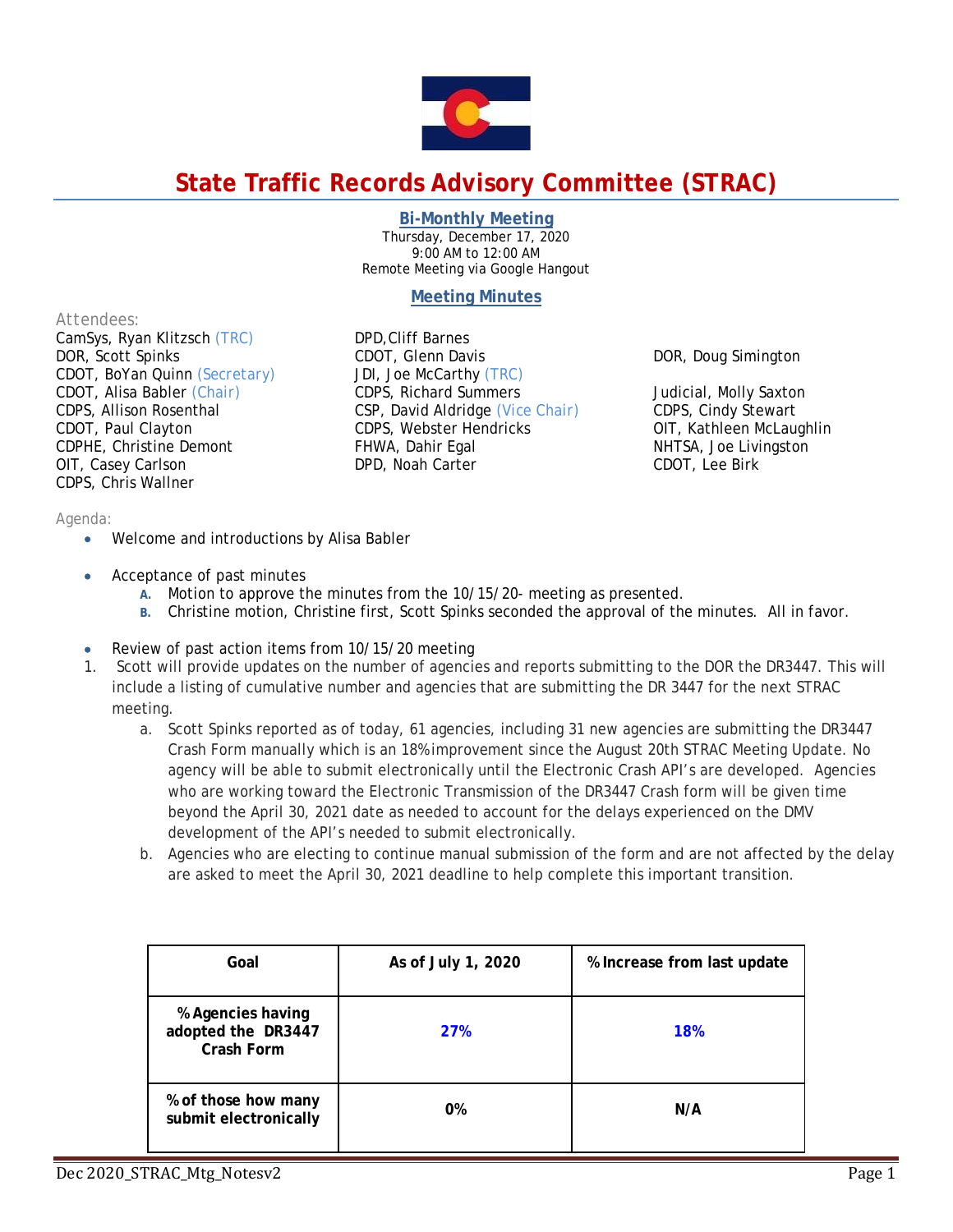| % Total accidents<br>submitted on DR3447<br>Crash Form | 7% | 50% |
|--------------------------------------------------------|----|-----|
| % of those how many<br>submitted<br>electronically     | 0% | N/A |

| <b>Month</b>    | June | July | August | <b>September</b> | <b>October</b> | <b>November</b> | <b>Total</b> |
|-----------------|------|------|--------|------------------|----------------|-----------------|--------------|
| DR3447s entered | 64   | 118  | 109    | 283              | 388            | 502             | 1464         |
| DR2447s entered | 1914 | 3782 | 3451   | 3490             | 4717           | 4402            | 21756        |

- 2. TRC to remove the "attested" line for each signature in the MOU.
	- a. Completed
- 3. Suggestion was also noted and agreed upon to add language which outlines that this MOU supersedes the current and all previous MOUs and that after five years this MOU goes month to month extension until replaced. Alisa, Natalie and Jenny Sigler will look into this and place some language in the MOU.
	- a. Scott noted that Ben, Alisa, Natalie, and Jenny address at the Task Force later today but just wants to make sure Jenny is good with it and then we can share changes to all the agencies and move forward for signature. Make sure to send Molly the direct Word Document since they do not have access to Google docs. (Action Item)
- 4. Alisa will send the MOU to the CDOT attorney to review.
	- a. Completed
- 5. CDOT proposed to use OIT's Tableau to develop the dashboard that addresses the needs for public facing and internal dashboards while protecting PII and sensitive data. Scott noted some concerns about needing stronger language regarding protection of PII and needs to talk with Ben about it.
	- a. DOR determined than PII does not include location data so that geo-coding and dashboard can now move forward.
- 6. CDOT (Alisa) and DOR (Scott/Ben) will resolve PII language concerns for the crash dashboard short form and submit for vote via email prior to next STRAC meeting.

a. Completed

- 7. Ryan presented the scheduled Action Items from the STRAC Strategic Plan and discussed with members any updates to the schedule. TRC will be reviewing the STRAC application distribution list and provide a list of edits and additional organizations and individuals that should be considered to be added.
	- a. Completed after review with STRAC and submitted to Alisa and BoYan.
- 8. TRC will make edits and notations to the action items addressed during the STRAC meeting to the Strategic Plan.
	- a. Completed
- Status of 405C projects
	- 1. BoYan went over the project updates, currently there are three active projects, three on hold and one processing the long form application, see table below.
	- 2. The TRC contract is coming to an end, the STRAC may have a gap without their assistance for a period of time until they get them back on contract.
	- 3. Phyllis Snyder believes they can get their contract up and running again this FY.
	- 4. The DOR is reviewing the contract and will sign it later, they need to coordinate what the resources are that are needed with FAST. (**Action Item**)
	- 5. Thornton PD will be the first LEA set up to submit DR3447 electronically.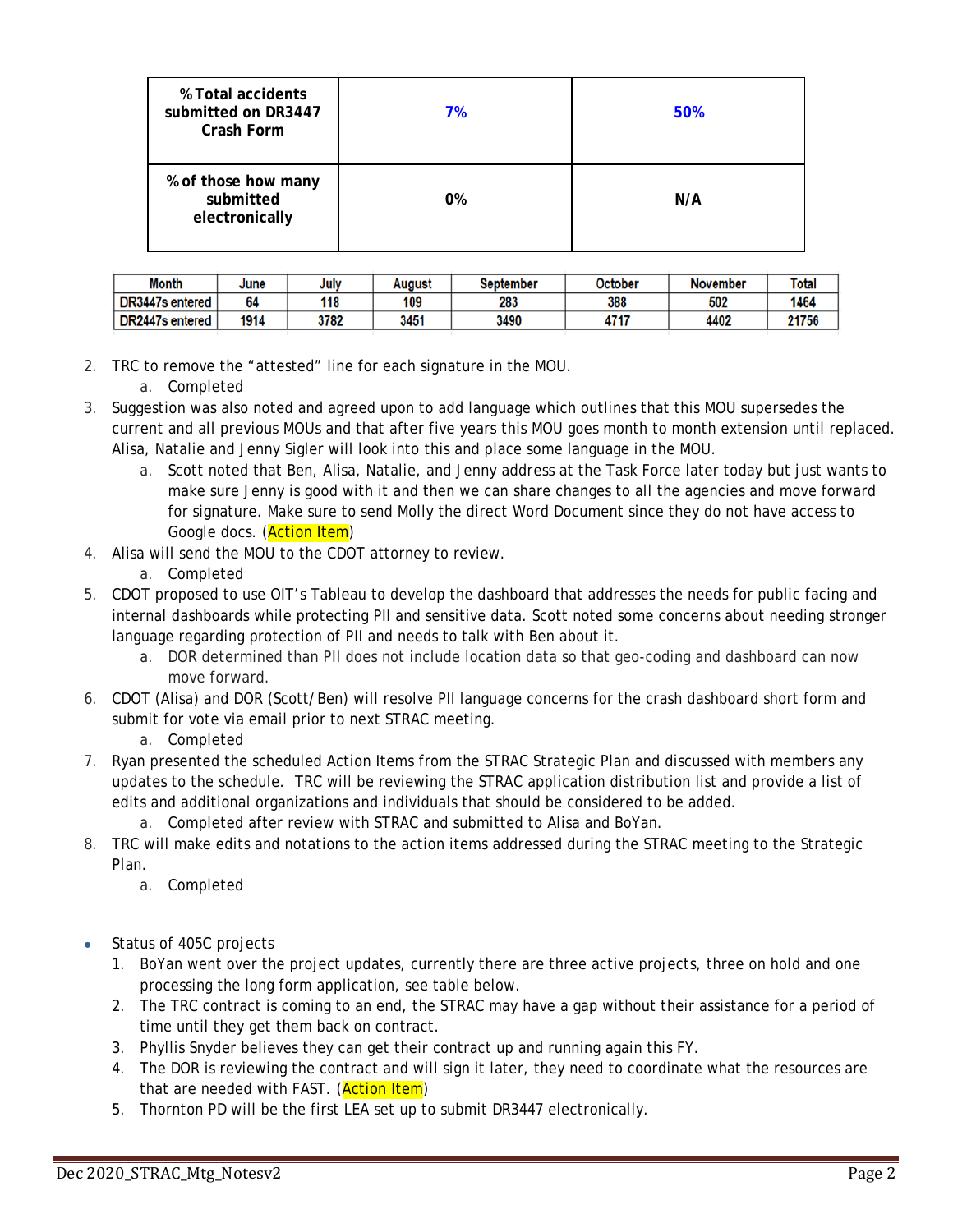6. Pike Peak Area Council of Government Short Form was discussed as was sent out to voting members. Will assist with geo-coding of crash locations in their area. Scott noted maybe ask grantees to include how grantees plan to address privacy of the data. Aldridge made a motion, Scott second, all in favor to request long form application to send to NHTSA for final approval. (Action Item)

|                | FY 2021 Traffic Records System Enhancement 405C Grant Projects |                                                              |                                    |                             |                    |                 |              |                        |                                 |
|----------------|----------------------------------------------------------------|--------------------------------------------------------------|------------------------------------|-----------------------------|--------------------|-----------------|--------------|------------------------|---------------------------------|
| Project<br>#   | <b>Agency</b>                                                  | <b>Project Manager</b>                                       | <b>Project Name</b>                | <b>Start</b><br><b>Date</b> | End<br><b>Date</b> | Grant<br>Amount | <b>Match</b> | Amount<br><b>Spent</b> | Project<br><b>Status</b>        |
| $21-41-03$     | <b>CDOT</b>                                                    | Alisa Babler                                                 | <b>Traffic Records Coordinator</b> | 10/1/20                     | 9/30/21            | \$297,845       |              |                        | Active                          |
| $21-41-06$     | <b>DOR DMV Digital</b><br>Transformation                       | Scott Spingks, Driver Services<br><b>Operations Manager</b>  | <b>DMV Digital Transformation</b>  |                             |                    | \$213,750       | \$53,438     |                        | On hold                         |
| 21-41-07       | <b>CDOT</b>                                                    | Alisa Babler                                                 | Geocoding                          |                             |                    | \$193.536       | \$48,384     |                        | On hold                         |
| $21-41-08$     | Thorton PD                                                     | John Milstead, Project manager; Pam<br>Goodwin, Record/Claim | E-Crash                            |                             |                    | \$18,218        | \$4,555      |                        | Active                          |
| $21-41-09$     | <b>CDOT</b>                                                    | Alisa Babler                                                 | <b>BESDT Dashboard</b>             |                             |                    | \$73,320        | \$18,330     |                        | On hold                         |
| $20 - 41 - 10$ | <b>CDOT DTD</b>                                                | <b>Phyllis Snider</b>                                        | <b>CDOT Roadway MIRE</b>           | 12/10/20                    | 9/30/21            | \$149,313       | \$37,382     |                        | Active                          |
| $21-41-11$     | <b>PPACG</b>                                                   | Jason O'Brien                                                | Geocoding                          |                             |                    | \$40,000        | \$10,000     |                        | Long Form<br><b>Application</b> |

STRAC 2021 Meeting Dates

The following meeting dates for STRAC were proposed:

- **i.** February 18, 2021
- **ii.** April 22, 2021
- **iii.** June 17, 2021
- **iv.** August 19, 2021
- **v.** October 21, 2021
- **vi.** December 16, 2021

Alisa made motion, webster second on approving STRAC meeting dates for 2021 (ask for from BoYan).

• Federal Perspectives

NHTSA is looking at how to look at conducting business thru an equity lens, more to come on that. (Joe Livingston NHTSA). GHSA - HSP Planning - Successful Practices in Promoting Innovative Programming Confirmation webinar can be found here to view https://attendee.gotowebinar.com/recording/1547391503679209740.

Dahir noted a new MUTCD is coming out from FHWA on Federal Register for comment through March, 2021.

E-citations

Dave Aldridge was joined by Chris Wallner to discuss. Wanted to talk about how to move this project along from the STRAC perspective. Building the citation isn't the issue it is moving the citation to where it needs to go. Chris discussed CICJIS overview and how that involves CO State Judicial, CO Bureau of Investigation, Adult and Youth Corrections, and CO District Attorneys Council. CICJIS allows for additional agencies to be involved. Weld Co has developed a NIEM model schema for submitting citations to Judicial. A Task Force will be developed (**Action Item**)and Dave will be chair to look into how this framework can be used to develop a statewide citation system as well as:

- **-** Option 1 statewide citation with full compatibility
- **-** Option 2 have to capture same data, but could be mapped into standard format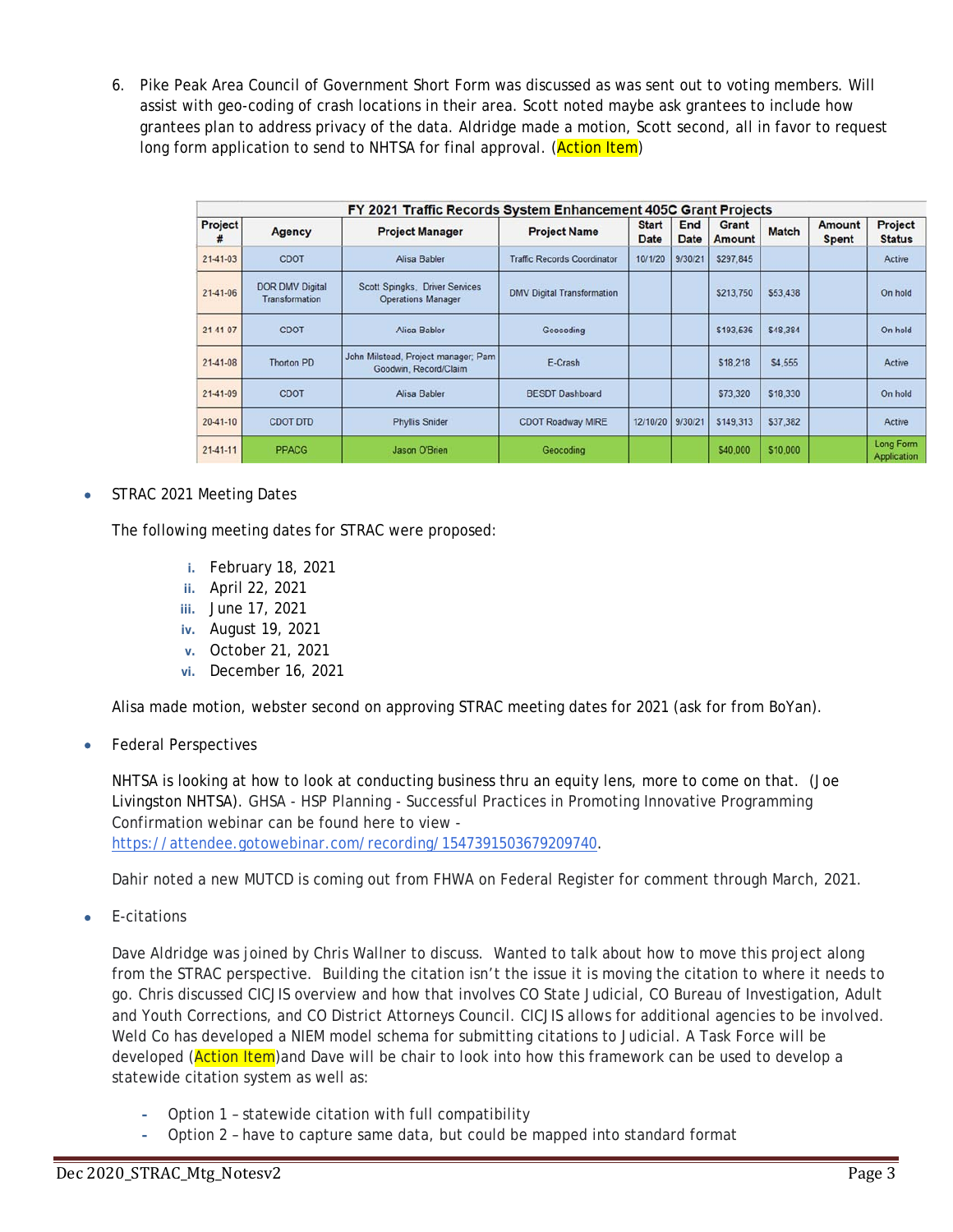- **-** Building form is one thing, moving data is another
- DOR Update

Scott went over the DOR update (update noted above). Doug Simington discussed how they are trying to determine the issues with Denver PD testing. They now have two developers working on it. They are hoping to get the developer testing environment completed in February.

Fatal Blotter Update

Alisa updated on Fatal Blotter, hope is to go live after some further testing in January.

TRC Updates

TRC reported on the proposed distribution list for involving more entities in the 405c grant solicitation process as well as reaching out to stakeholders on their training needs. Input was received on additional entities to add to the distributions list and will be added by the TRC and sent to BoYan and Alisa to incorporate in their 405c grant solicitation for FFY 2021. (Action Item)

- Roundtable
	- **A.** Christine noted that the CDC gave them a second year of funding to work to link the crash and trauma data. Amend the meeting minutes to add Webster to the previous meeting.
	- **B.** CDOT will make sure OIT has a representative delegated to the STRAC. (Action Item)
- Motion to adjourn
	- **A.** Moved by Scott, second by Dave. Passes Unanimously.

### *Next STRAC Agenda Action Items:*

- 1. For the final draft of the STRAC MOU Scott noted that Ben, Alisa, Natalie, and Jenny address at the Task Force, following the STRAC meeting, to make sure Jenny is good with it and then can share changes to all the agencies and move forward for signature. Make sure to send Molly the direct Word Document since they do not have access to Google docs.
- 2. The DOR is reviewing the contract for STRAC funding and will sign it later, they need to coordinate what the resources are that are needed with FAST.
- 3. Pike Peak Area Council of Government Short Form long form application was requested to send to NHTSA for final approval.
- 4. An e-citation taskforce will be formed and Chaired by Dave Aldridge.
- 5. TRC will add additional entities to the revised distribution list and send to CDOT.
- 6. CDOT will make sure OIT has a representative delegated to the STRAC.

| <b>Name</b>          | Agency       | <b>Position</b>                  | <b>Phone</b><br><b>Number</b> | Email                        |
|----------------------|--------------|----------------------------------|-------------------------------|------------------------------|
| Babler, Alisa        | CDOT         | Chair, Voting Member             | $(303)$ 757-<br>9967          | alisa.babler@state.co.us     |
| BoYan Quinn          | CDOT         | Secretary (non-voting)           | 303-757-9466                  | BoYan.Quinn@state.co.us      |
| Davis, Glenn         | CDOT         | Sargent at Arms (non-<br>voting) | $(303)$ 757-<br>9462          | Glenn.Davis@state.co.us      |
| Demont,<br>Christine | <b>CDPHE</b> | <b>Voting Member</b>             | $(303) 692 -$<br>3057         | Christine.demont@state.co.us |
| Open                 | <b>CDHS</b>  | <b>Voting Member</b>             |                               |                              |
| Open                 | <b>OIT</b>   | <b>Voting Member</b>             |                               |                              |

#### *STRAC Voting Members & Officers:*